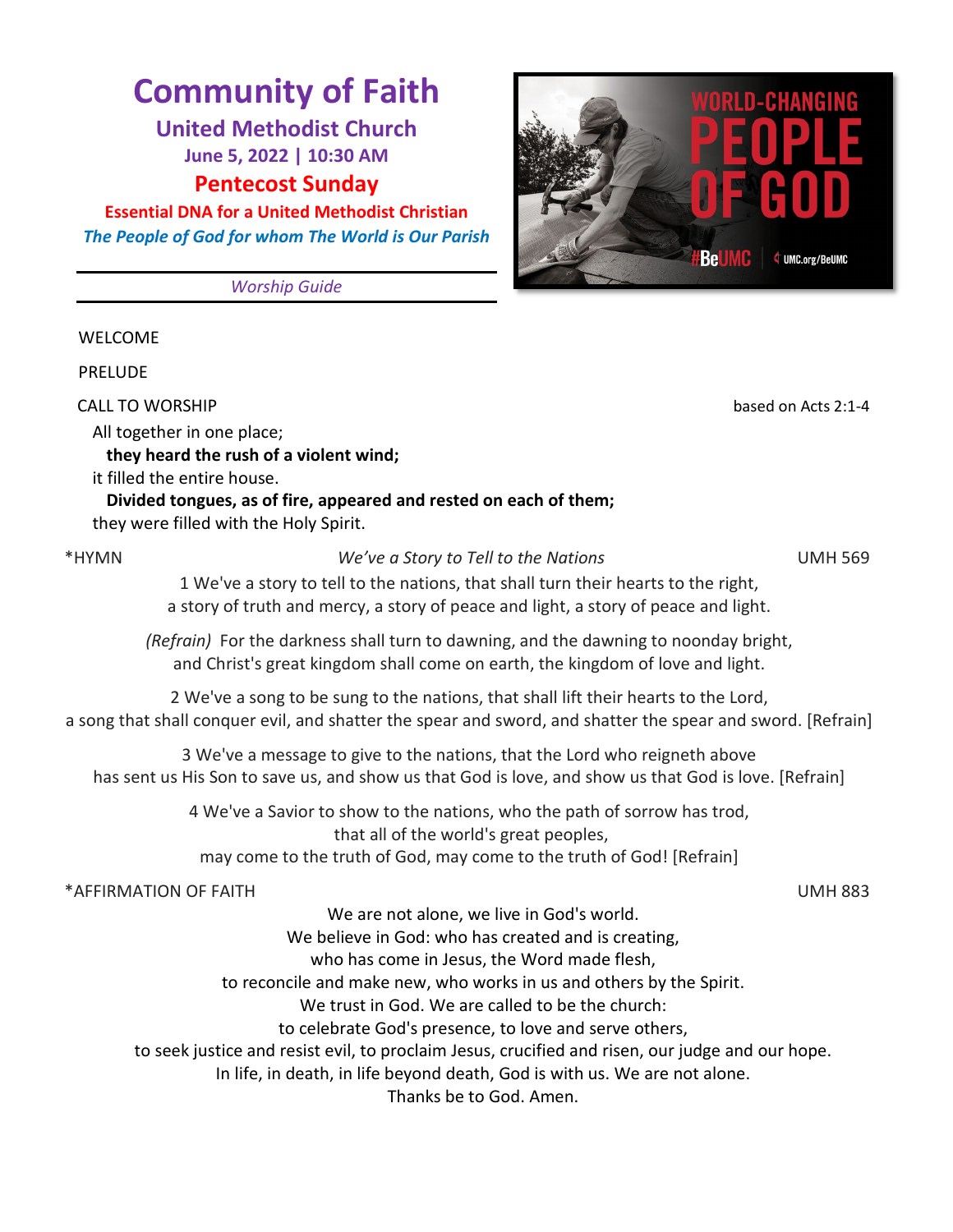### \*GLORIA PATRI UMH #71

#### RECOGNITION OF GRADUATES

You, Great Teacher, guide us all as students of life lived in faith; Since before written word, you have walked with us in our struggles and in our celebrations. It was you bursting old wine skins with new wine on the mount. It was you feeding the multitudes with your words on the plain. It is you who are the light that is passed from generation to generation in the journey of life. It is you walking with these graduates as we bless them in your name. Continue to walk (today) with these graduates as we bless them in your name.

*The congregation is invited to lifting hands over graduates as we continue praying*…

**May God's bright flame from the lamp of knowledge guide you. May God's warm glow off the pages of this book of wisdom comfort you. May the cool baptismal waters of God continue to refresh you in your endings and new beginnings. May your Soul always be fed at Christ's table, may your Heart always be open in the presence of the Holy Spirit, and may your Mind be transformed in the mighty presence of the Great "I Am." God is with you. God is with us. Go with God. Amen.**

#### TIME FOR CHILDREN

| <b>ANTHEM</b>                    | Draw the Circle Wide<br>The Sanctuary Choir                                                                                                                                             | Mark Miller      |
|----------------------------------|-----------------------------------------------------------------------------------------------------------------------------------------------------------------------------------------|------------------|
| <b>SCRIPTURE LESSON</b>          |                                                                                                                                                                                         |                  |
| <b>WITNESS TO THE WORD</b>       | DNA of a United Methodist Christian                                                                                                                                                     | Rev. Rob Vaughn  |
| *OFFERING                        |                                                                                                                                                                                         |                  |
| *DOXOLOGY                        |                                                                                                                                                                                         | <b>UMH #94</b>   |
|                                  | PRAYER OF GREAT THANKSGIVING & THE LORD'S PRAYER                                                                                                                                        |                  |
| <b>GIVING OF BREAD &amp; CUP</b> |                                                                                                                                                                                         |                  |
| *HYMN                            | Cry of My Heart<br>(Refrain) It is the cry of my heart to follow You<br>It is the cry of my heart to be close to You<br>It is the cry of my heart, to follow all of the days of my life | <b>TFWS 2165</b> |
|                                  | 1. Teach me Your holy ways O Lord so I can walk in Your truth<br>Teach me Your holy ways O Lord and make me wholly devoted to You                                                       |                  |
|                                  | 2. Open my eyes so I can see the wonderful things that You do<br>Open my heart up more and more and make it wholly devoted to You                                                       |                  |
| *BLESSING & DISMISSAL            | Go Now in Peace                                                                                                                                                                         | <b>UMH 665</b>   |
| *POSTLUDE                        | Go now in peace, go now in peace,<br>may the love of God surround you,<br>everywhere, everywhere you.                                                                                   |                  |

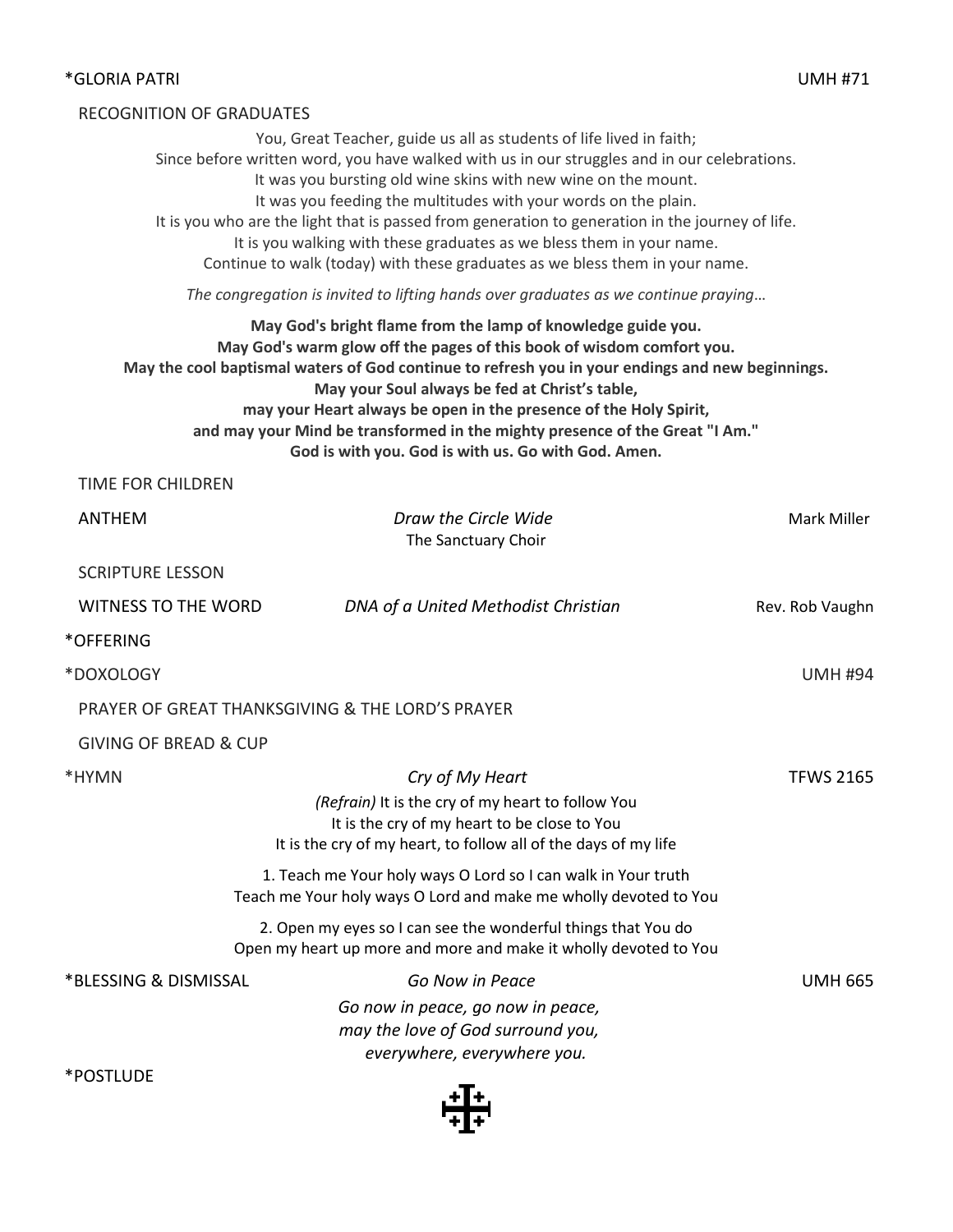### **Announcements**

# *Are You Receiving CoF Emails?*

CoF communicates digitally via email with mailing sent three times weekly – Friday's email contains announcements and a calendar of events; Tuesday's email contains a brief 3-minute and Sunday's email contains the electronic bulletin and any additional Sunday announcements. To subscribe, just drop a note to [office@cofumc.org.](mailto:office@cofumc.org)

**Capital Pride Parade – Saturday, June 11 |** Join us as we march with other United Methodists in support of our LGBTQIA+ siblings on Saturday, June 11- -Look for ways to sign up in the coming weeks.

### **Card Making Class – Today - Sunday, June 5 at 1PM**

Sandy Jones will lead an in-person card making class on June 5th at 1p.m. Join us to create beautiful cards that you can share with family and friends. We will meet in person at Community of Faith. All supplies will be provided to you. Please RSVP so that we are able to prepare for you! Questions or to RSVP[:richard.jones20@cox.net](mailto:richard.jones20@cox.net)

**Financial Contributions -** Offerings may be made online at the church website [www.cofumc.org,](http://www.cofumc.org/) by texting to 73256 and in the message, enter COFUMC or checks can be mailed to 13224 Franklin Farm Road, Herndon, VA 20171. The Pastor's Discretionary Fund can receive donations at any time online or in offering plate or baskets. Such funds support persons in more critical need in our community.

**For United Methodist News** - visit **www.umnews.org, [www.um-insight.net](http://www.umnews.org/)** or **[www.umc.org](http://www.umc.org/)**

# **What's Happening this Week**

SUNDAY (June 5)) Adult Sunday School 9:30AM SUNDAY (June 5) Youth Group Senior Day 10:30AM SUNDAY (June 5) Christian Worship Assembly 1PM SUNDAY (June 5) Card Making at COF 1PM SUNDAY (June 5) Cub Pack Meeting 3PM MONDAY & TUESDAY AM – Food Prep @11AM MONDAY-FRIDAY Oak Hill Preschool Camp TUESDAY (June 7) Food Distribution 4:30-6PM

TUESDAY (June 7) Vespers with Pastor Rob WEDNESDAY (June 8) Boy Scouts 7PM THURSDAY (June 9) Sanctuary Choir 7:30PM SATURDAY (June 11) Pride Parade SUNDAY (June 12) UMM Breakfast 7AM SUNDAY (June 12) Worship Meeting 11:30AM THURSAY-SATURDAY (June 16-18) VA Annual Conf

# **Prayers**

Pat LeClere, Chuck Timanus, and Steve Greenburg for health David Mezainis for successful job interview

### *For our parents and families*

Jack, grandson of Bill Minto, on his graduation from preschool Joe King (father of Justin King) for upcoming surgery Craig & Sierra Baron as they begin a new chapter as a married couple Family of Winnie Rosenburger as they continue to deal with their mother's death Bob – family of Terri Orvis, for healing from CoVid Parents of Laura Babbitt (Nancy), Lara Fries (Shelby), Bane Vaughn (Betty Shamburger), Fred Mowery (Fred), Chris Gohrband (Virginia), Mary Ann East (Jackie), Kim Fuller (Joanne)

# *For Friends & Neighbors*

Coworkers of Ali Greenburg for their recovery from CoVid Ruth – for recovery from surgery (Natalie Gohrband's friend)